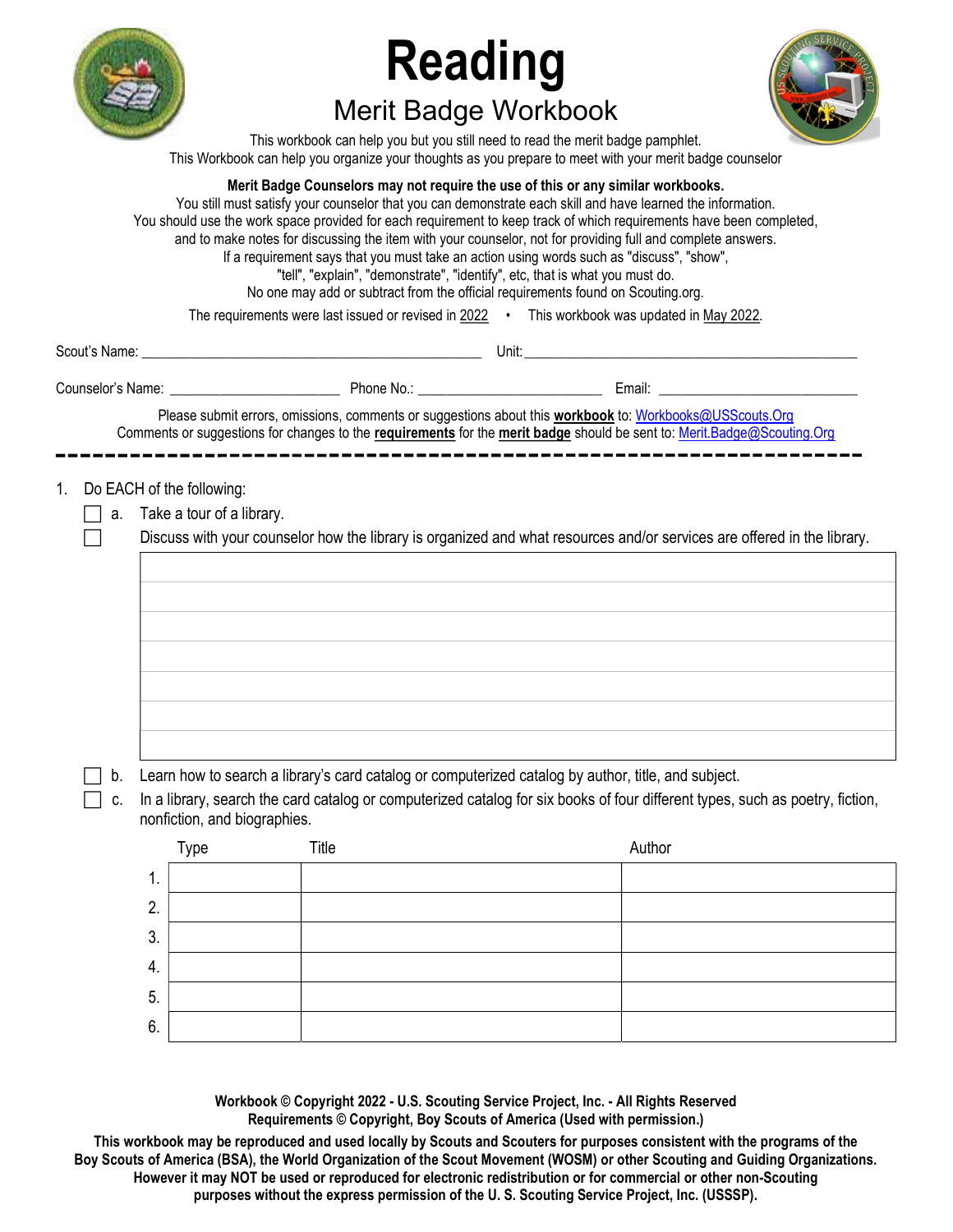|    |    | d. | selected.                                                                                                                    |       |  |        |        | With the assistance of your merit badge counselor or the librarian, see if you can locate on the shelves the six books you |  |
|----|----|----|------------------------------------------------------------------------------------------------------------------------------|-------|--|--------|--------|----------------------------------------------------------------------------------------------------------------------------|--|
|    |    | е. | Explain what is a library card, why it is needed, and how to get one.                                                        |       |  |        |        |                                                                                                                            |  |
|    |    |    | What is a library card                                                                                                       |       |  |        |        |                                                                                                                            |  |
|    |    |    |                                                                                                                              |       |  |        |        |                                                                                                                            |  |
|    |    |    |                                                                                                                              |       |  |        |        |                                                                                                                            |  |
|    |    |    |                                                                                                                              |       |  |        |        |                                                                                                                            |  |
|    |    |    |                                                                                                                              |       |  |        |        |                                                                                                                            |  |
|    |    |    | Why it is needed,                                                                                                            |       |  |        |        |                                                                                                                            |  |
|    |    |    |                                                                                                                              |       |  |        |        |                                                                                                                            |  |
|    |    |    |                                                                                                                              |       |  |        |        |                                                                                                                            |  |
|    |    |    |                                                                                                                              |       |  |        |        |                                                                                                                            |  |
|    |    |    | How to get one.                                                                                                              |       |  |        |        |                                                                                                                            |  |
|    |    |    |                                                                                                                              |       |  |        |        |                                                                                                                            |  |
|    |    |    |                                                                                                                              |       |  |        |        |                                                                                                                            |  |
|    |    |    |                                                                                                                              |       |  |        |        |                                                                                                                            |  |
|    |    |    |                                                                                                                              |       |  |        |        |                                                                                                                            |  |
| 2. |    |    | Do EACH of the following:                                                                                                    |       |  |        |        |                                                                                                                            |  |
|    |    | a. | Identify a book you have enjoyed.                                                                                            |       |  |        |        |                                                                                                                            |  |
|    |    |    | Title:                                                                                                                       |       |  | Author |        |                                                                                                                            |  |
|    |    |    | Find out what other books the author has written.                                                                            |       |  |        |        |                                                                                                                            |  |
|    |    |    |                                                                                                                              |       |  |        |        |                                                                                                                            |  |
|    |    |    |                                                                                                                              |       |  |        |        |                                                                                                                            |  |
|    |    |    |                                                                                                                              |       |  |        |        |                                                                                                                            |  |
|    |    |    |                                                                                                                              |       |  |        |        |                                                                                                                            |  |
|    |    |    |                                                                                                                              |       |  |        |        |                                                                                                                            |  |
|    |    |    |                                                                                                                              |       |  |        |        |                                                                                                                            |  |
|    |    |    | b. Look at one or more "best books" lists. These can be based on year, subject, or even all time. Identify at least one book |       |  |        |        |                                                                                                                            |  |
|    |    |    | you would like to read.                                                                                                      |       |  |        |        |                                                                                                                            |  |
|    |    |    | Title:                                                                                                                       |       |  | Author |        |                                                                                                                            |  |
| 3. |    |    | Read four different types of books, such as poetry, fiction, nonfiction, or biographies.                                     |       |  |        |        |                                                                                                                            |  |
|    |    |    | <b>Type</b>                                                                                                                  | Title |  |        | Author |                                                                                                                            |  |
|    |    |    |                                                                                                                              |       |  |        |        |                                                                                                                            |  |
|    | 1. |    |                                                                                                                              |       |  |        |        |                                                                                                                            |  |
|    | 2. |    |                                                                                                                              |       |  |        |        |                                                                                                                            |  |
|    | 3. |    |                                                                                                                              |       |  |        |        |                                                                                                                            |  |
|    | 4. |    |                                                                                                                              |       |  |        |        |                                                                                                                            |  |
|    |    |    | Do any one of the following for each book you have read:                                                                     |       |  |        |        |                                                                                                                            |  |
|    |    | a. |                                                                                                                              |       |  |        |        | Write a review of the book. Include what you liked/didn't like about the book. Include whether you would recommend this    |  |
|    |    |    | book, and if so, who might enjoy reading it.                                                                                 |       |  |        |        |                                                                                                                            |  |
|    |    | b. |                                                                                                                              |       |  |        |        | Watch a movie based on the book. What was the same between the book and movie? What was different? Which did you           |  |
|    |    |    | enjoy more? Discuss this with your merit badge counselor.                                                                    |       |  |        |        |                                                                                                                            |  |
|    |    | C. | Give a "book talk" to your class, troop, or patrol                                                                           |       |  |        |        |                                                                                                                            |  |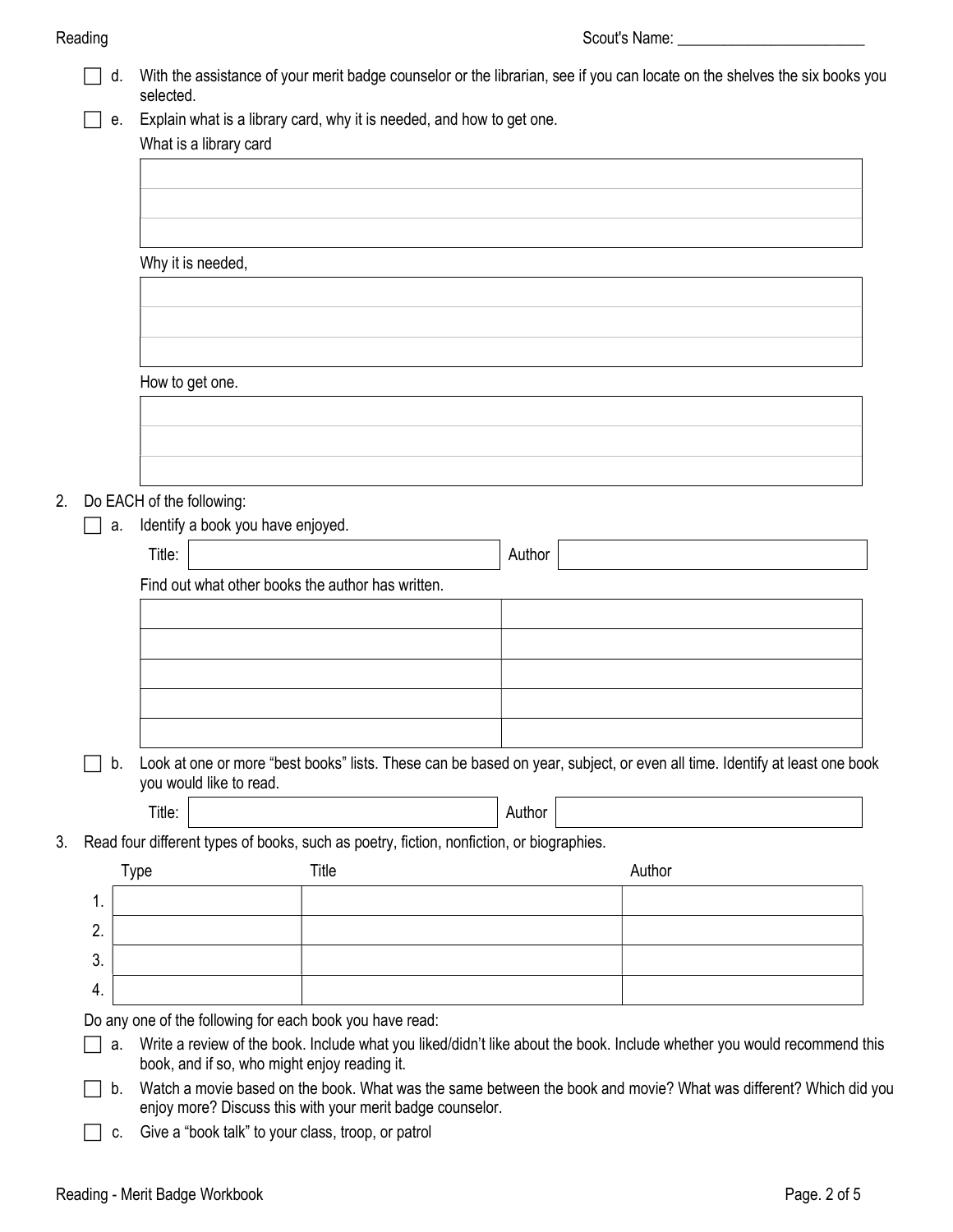## Book 1:

# Book 2:

### Book 3:

| ___ |  |
|-----|--|
|     |  |
|     |  |
|     |  |
|     |  |
|     |  |

### Book 4:

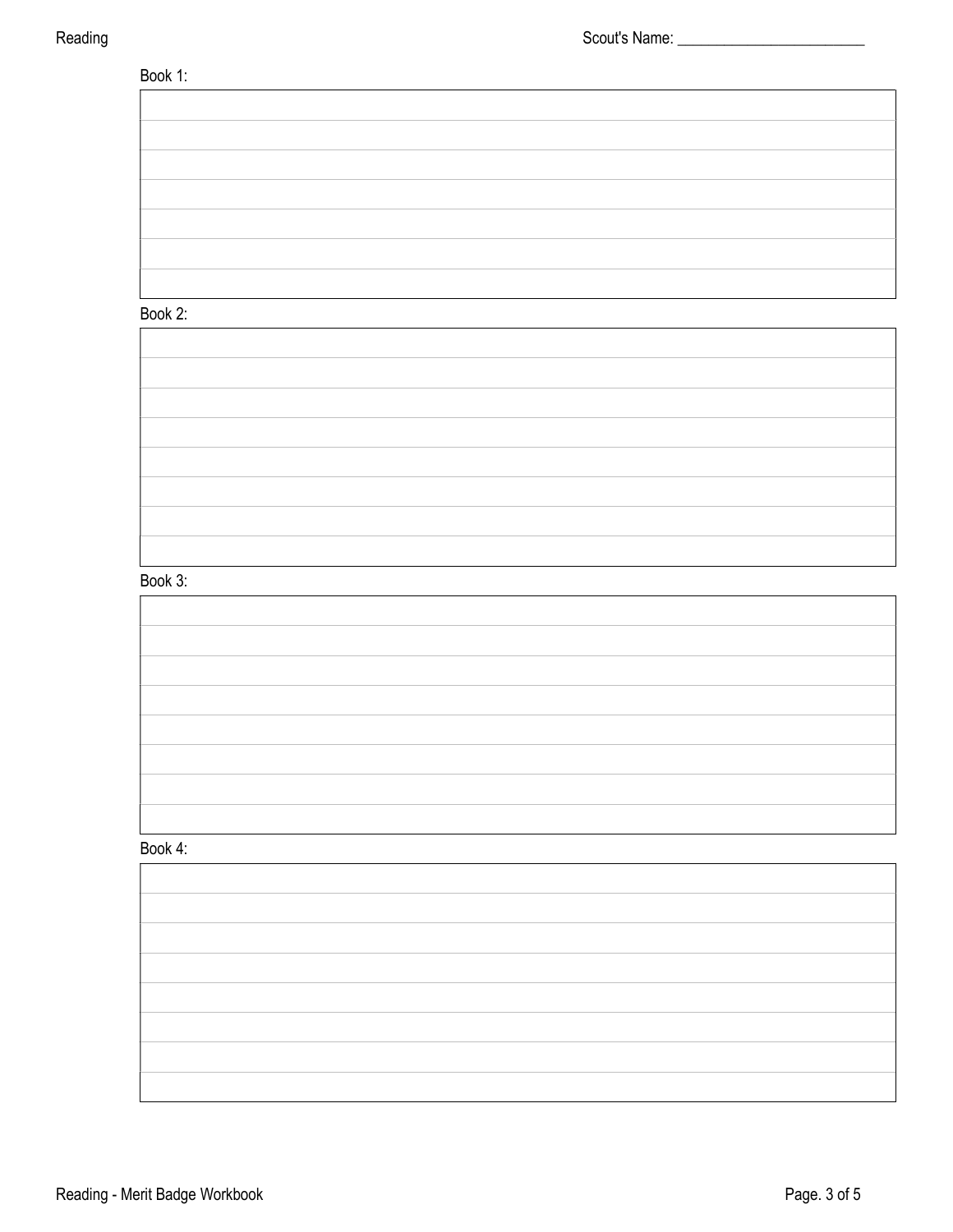4. Read a nonfiction book or magazine that teaches you how to do something like cooking, wood-building projects, video game design, science experiments, knot-tying, etc.

| Subject | Title                                                                            | Author                                                                                                                      |  |
|---------|----------------------------------------------------------------------------------|-----------------------------------------------------------------------------------------------------------------------------|--|
|         |                                                                                  |                                                                                                                             |  |
|         | With your counselor's and parent's permission, complete a project from the book. |                                                                                                                             |  |
|         |                                                                                  |                                                                                                                             |  |
|         |                                                                                  |                                                                                                                             |  |
|         |                                                                                  |                                                                                                                             |  |
|         |                                                                                  |                                                                                                                             |  |
|         |                                                                                  |                                                                                                                             |  |
|         |                                                                                  |                                                                                                                             |  |
|         |                                                                                  | Share your experience with your merit badge counselor. Reading a merit badge pamphlet will not count toward completing this |  |

5. Read about the world around you from any two sources: books, magazines, newspapers, the internet (with your parent's/guardian's permission), field manuals, etc. Topics may include Scouting, sports, environmental problems, politics, social issues, current events, nature, religion, etc.

|              | Source | Topic |
|--------------|--------|-------|
| . .          |        |       |
| $\sim$<br>L. |        |       |

Discuss what you have learned with your counselor.